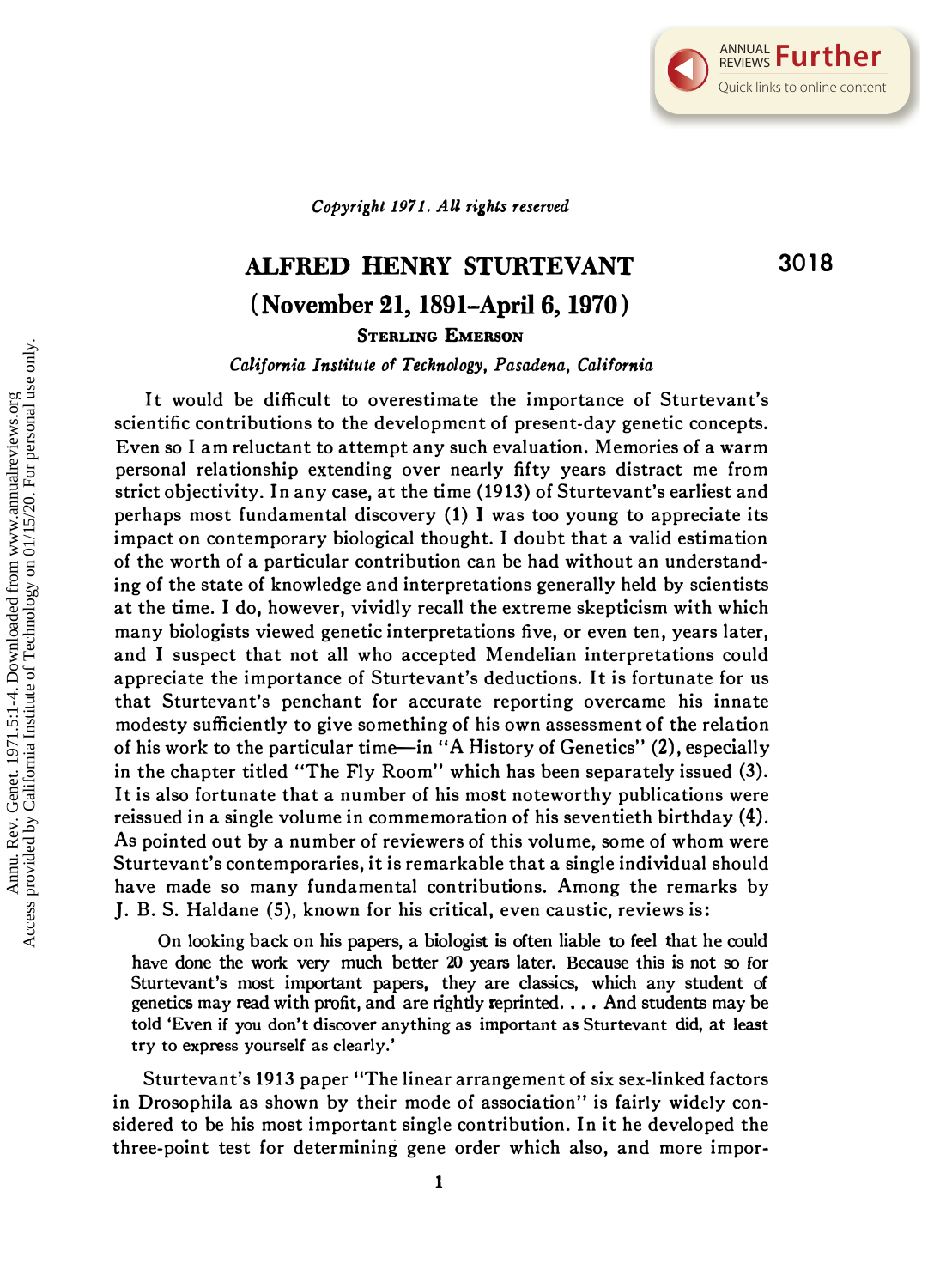## 2 EMERSON

tantly, constituted an algebraic proof of linearity.<sup>1</sup> I certainly did not appreciate the full implication of this work until H. J. Muller, in an address at Cold Spring Harbor in the summer of 1921, described the excitement in the fly room one morning when "that young boy Sturtevant" propounded his proof of linearity. Sturtevant's own account (3) gives only the prelude to this announcement: "I went home, and spent most of the night (to the neglect of my undergraduate homework) in producing the first chromosome map, including the linked genes  $y, w, v, m$ , and  $r$ , in the order, and approximately the relative spacing, as they 'still appear on the standard maps." There is some indication that Sturtevant himself considered this his most important contribution to science. On an occasion, years ago, when the two of us were dissecting the character of a colleague, he suggested that I should give some consideration to the effect upon a young scientist of the knowledge that his very first piece of work was quite sure to be better than anything he could do later. Even if Sturtevant did believe himself to be in that position it did not prevent him from turning out numerous contributions of a quality others would be happy to equal.

I began to become acquainted with Sturtevant in the summer of 1922 (in the interim between my own undergraduate and graduate studies). We were in neighboring labs in the Marine Biological Laboratories at Woods Hole. Sturtevant even then budgeted his time so that his work with Drosophila crosses was completed in the mornings, leaving the afternoons for other occupations-in the library, keeping up with the current literature in a broad spectrum of areas; in the field, collecting ants and acalyptarate Diptera, but also observing all kinds of other things, as a naturalist should; or, back in the lab working up his collections. I was fortunate to be able to accompany him on a number of these collecting trips and, while I was technically a botanist, he a zoologist, he knew the flora much better than I. As the son of a professor, I was never overawed by rank in the academic profession, but it was an unexpected pleasure to have Sturtevant treat one so much his junior as his equal. This attitude towards younger biologists was again evident when I visited him at Columbia a few years later (in the fall of 1926) and, knowing I was working with Oenothera, he told me how he had overlooked Renner's papers at the time the "Mechanism" (6) was written, and how he now thought that Renner was making some sense out of the complicated genetic behavior of Oenothera. He also explained how he

1 If three genes are in linear order and recombination occurs by crossing over between genes, one of the three pairs of complementary crossovers can result only from double crossing over and, if crossing over in one region occurs independently of that in the other, the frequency of double crossing over, being a fraction of a fraction, must be less than the frequencies of total crossing over in either region. And, if total observed crossovers in each separate region are less frequent than fifty percent, observed double crossovers should be less frequent than either class of single crossovers.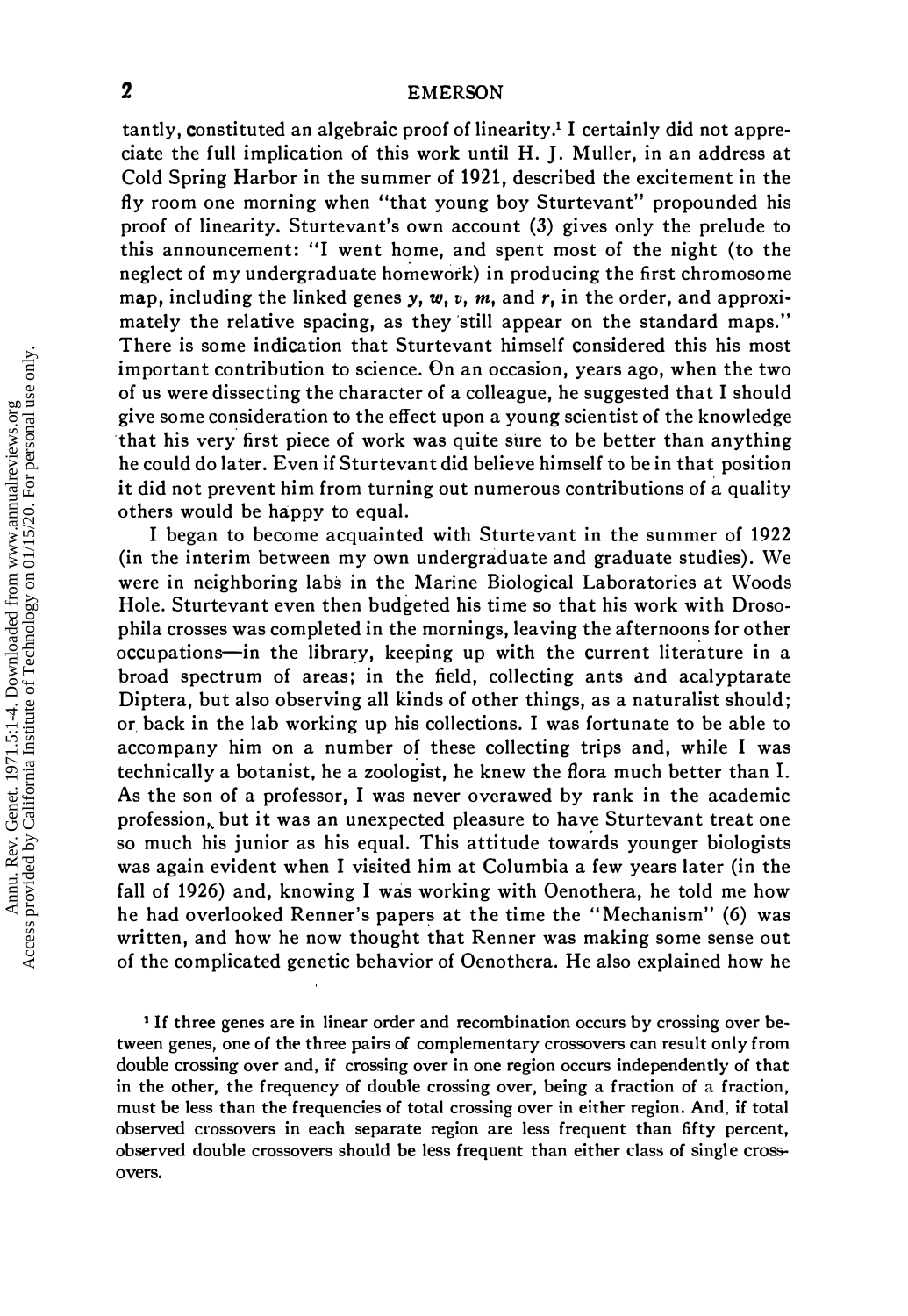worked out the unequal crossing over at the Bar locus (7) by an extremely neat set of experiments—with which he was obviously pleased.

Sturtevant had a very good memory and could almost instantly recognize the relationship of a new observation to facts already known. I first saw this reaction occur at the A.A.A.S. meetings in Philadelphia in 1926. A. F. Blakeslee read a paper by John Belling (who was ill) in which end-to-end associations of a number of Datura chromosomes into rings was interpreted to have resulted from successive reciprocal translocations. Sturtevant got hold of Ralph Cleland, who had established the chromosome ring structures of several Oenothera species, found a small room where we could be private, and proceeded to see if Belling's interpretation would fit the ring structures in Oenothera species hybrids then being studied by Cleland. It seemed to work, but the data were still too meagre to constitute proof. Sturtevant then started his own cytogenetic studies of Oenothera and, not long after we became settled in Pasadena, it was possible to establish the homologies between species of twelve of the fourteen chromosome ends (8).

Pre-molecular genetics was still an absorbing subject at the time that. Thomas Hunt Morgan established the Biology Division at Caltech and for at least a dozen years after that. Mutation induction by X-ray and ultraviolet irradiation had just been discovered, followed shortly by the cytological mapping of chromosome breaks on the salivary gland chromosomes of Drosophila; it was still the heyday of cytogenetics and comparative genetics of related species; population genetics,was being increasingly attacked by both field studies and laboratory experiments; and so on-some of us even expected the momentary solution of the mechanism of crossing over. Furthermore, Caltech was a world center of genetic activity during this period. In addition to the group assembled by Morgan (Sturtevant, C. B. Bridges, E. G. Anderson, S. Emerson and, a year later,Th. Dobzhansky who was a fellow of the Rockefeller Foundation the first year) there was a constant stream of visiting research workers, European (mostly fellows of the Rockefeller Foundation) as well as American (mostly fellows of the National Research Council, a recent innovation in biology). These included, more-or-Iess in order of appearance; Marcus Rhoades, G. D. Karpechneko, A. R. Jebrak, G. W. Beadle, C. R. Burnham, W. E. Lammerts, Barbara McClintock, B. P. Kaufman, C. D. Darlington, Curt Stern, Boris Ephrussi, Jacques Monod, M. D. Sweitzer, P. T. Ives, Hans Bauer, D. G. Catcheside, Warren D. Spencer, Sewall Wright, John B. Buck, Maurice Whittinghill, G. H. M. Gottschewski, P. C. Koller, Kenneth Mather, Max Delbriick, John Raper, and Herman Kalckar. These "visitors" added a great deal to the activities then going on and most of them seemed to feel that they also had gained by the experience. If they could be polled, most would say that their contacts with Sturtevant had been their most rewarding experience.

Sturtevant continued to work with Drosophila throughout his career, but always with one or more side-lines to which he contributed in a serious way, as can be seen from his published papers (4). His interest in the tax